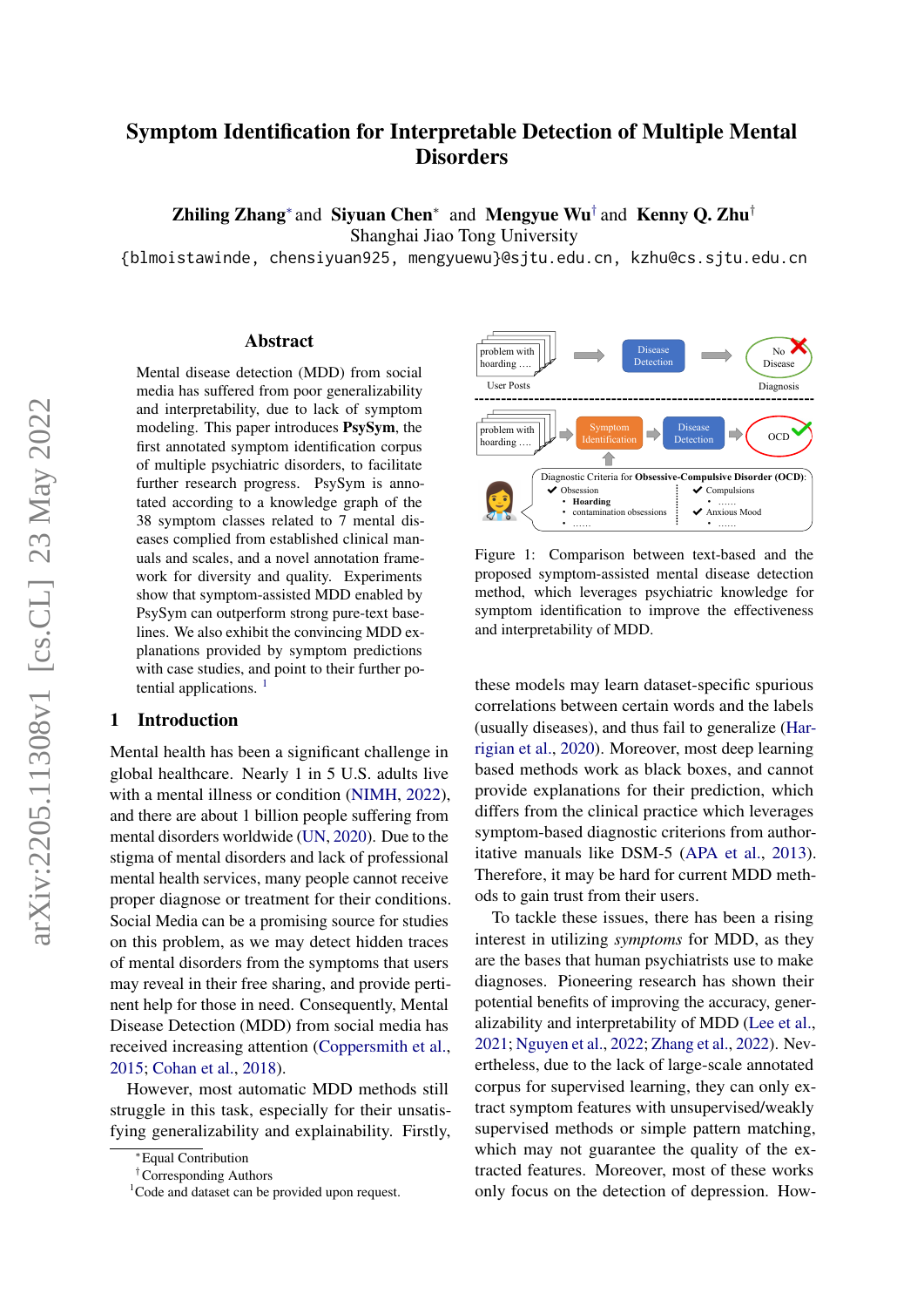ever, many mental disorders may share similar set of symptoms. For example, depressed mood can not only be seen on the patient of depression, but also those suffering from bipolar disorder, anxiety, etc. Jointly modeling the symptoms of multiple diseases may enhance the performance on all classes.

These limitations call for the establishment of a large-scale, multi-disease annotated dataset for symptom identification, which will face many novel challenges. Initially, the symptoms of multiple diseases are scattered over the different chapters of DSM-5 and other materials. Similar symptoms would have varied expressions in different places, which causes difficulty in setting up the annotation standard. Furthermore, the free and diverse language style on social media [\(Yadav et al.,](#page-10-2) [2020\)](#page-10-2) can make the retrieval of candidate posts for annotation difficult. Last but not least, the relatively large amount of symptoms from different disorders and the nuanced differences and similarities between them make it hard to get high-quality annotations (i.e. inter-rater agreement will be low).

In this work, we propose a novel data annotation framework, and introduce the first multidisease symptom identification dataset based on social media posts, *PsySym* (Psychiatric-disorder Symptoms), which contains the multi-label annotations of 38 symptom classes from 7 mental diseases on 8,554 Reddit post sentences. We establish our annotation target (symptom classes) mainly based on the diagnostic criterions from DSM-5, with symptom descriptions on clinical questionnaires as supplementary. We leverage embeddingbased retrieval methods [\(Reimers and Gurevych,](#page-9-4) [2019\)](#page-9-4) instead of keyword matching to get the candidate sentences for annotation, which can effectively constrain our efforts to a precise but diverse subset of posts for efficient annotation. To guarantee the quality of data, we apply several quality control approaches, and divide the annotation tasks by separate diseases so as to reduce the cognitive burdens of annotators, resulting in high inter-rater agreement.

Finally, we propose a symptom-assisted MDD framework (Figure [1\)](#page-0-1). We use models trained on PsySym to extract symptom features for MDD, outperforming strong BERT-based baseline [\(Devlin](#page-9-5) [et al.,](#page-9-5) [2018\)](#page-9-5). We also explore the interpretability of symptom identification for MDD. We find that they can reasonably provide DSM-5 compliant explanations for diagnosed patients. We will also show

that symptom-based interpretations can also help us find incorrect labels in automatically constructed MDD datasets, indicating their further potential.

Our contributions are:

- We build the first social-media based symptom identification dataset of multiple mental diseases, *PsySym*, with novel annotation framework to guarantee the diversity and quality of the dataset.
- We propose symptom-assisted MDD, which leverages the features extracted from PsySymtrained models, and can outperform strong baselines in MDD.
- We demonstrate the intuitive interpretability for MDD results enabled by symptoms, and its promising applications with case studies.

## 2 Related Work

Mental Disease Detection Mental Disease Detection (MDD) from social media is enabled by the users' self disclosure of their diagnosis, or their participation in mental-disease related topics and forums. These proxy signals can be leveraged to automatically label the diagnosed diseases of users for the supervised learning of machine learning algorithms. Early researches mainly focus on the detection of depression [\(De Choudhury et al.,](#page-8-3) [2013\)](#page-8-3), and following works further extend the scope to multiple diseases [\(Coppersmith et al.,](#page-8-0) [2015;](#page-8-0) [Cohan](#page-8-1) [et al.,](#page-8-1) [2018\)](#page-8-1).

Approaches for MDD can be mainly divided into two types. The first utilizes features like bagof-words, topic modeling and LIWC [\(Pennebaker](#page-9-6) [et al.,](#page-9-6) [2001\)](#page-9-6) with traditional machine learning algorithms [\(Shen et al.,](#page-9-7) [2017;](#page-9-7) [Trotzek et al.,](#page-10-3) [2018\)](#page-10-3). These methods can provide word/topic-level interpretability, but the cannot leverage the temporal pattern of the posts. The second type leverage deep neural networks that can encode the posts as a sequence for better temporal modeling [\(Yates et al.,](#page-10-4) [2017;](#page-10-4) Sekulić and Strube, [2019;](#page-9-8) [Gui et al.,](#page-9-9) [2019\)](#page-9-9). However, these methods work as black-boxes and cannot provide explanations. Recent works have also revealed that both types of methods suffer from the lack of generalizability [\(Harrigian et al.,](#page-9-1) [2020;](#page-9-1) [Nguyen et al.,](#page-9-3) [2022\)](#page-9-3).

Symptom Identification There have been some pioneering attempts to leverage symptom-related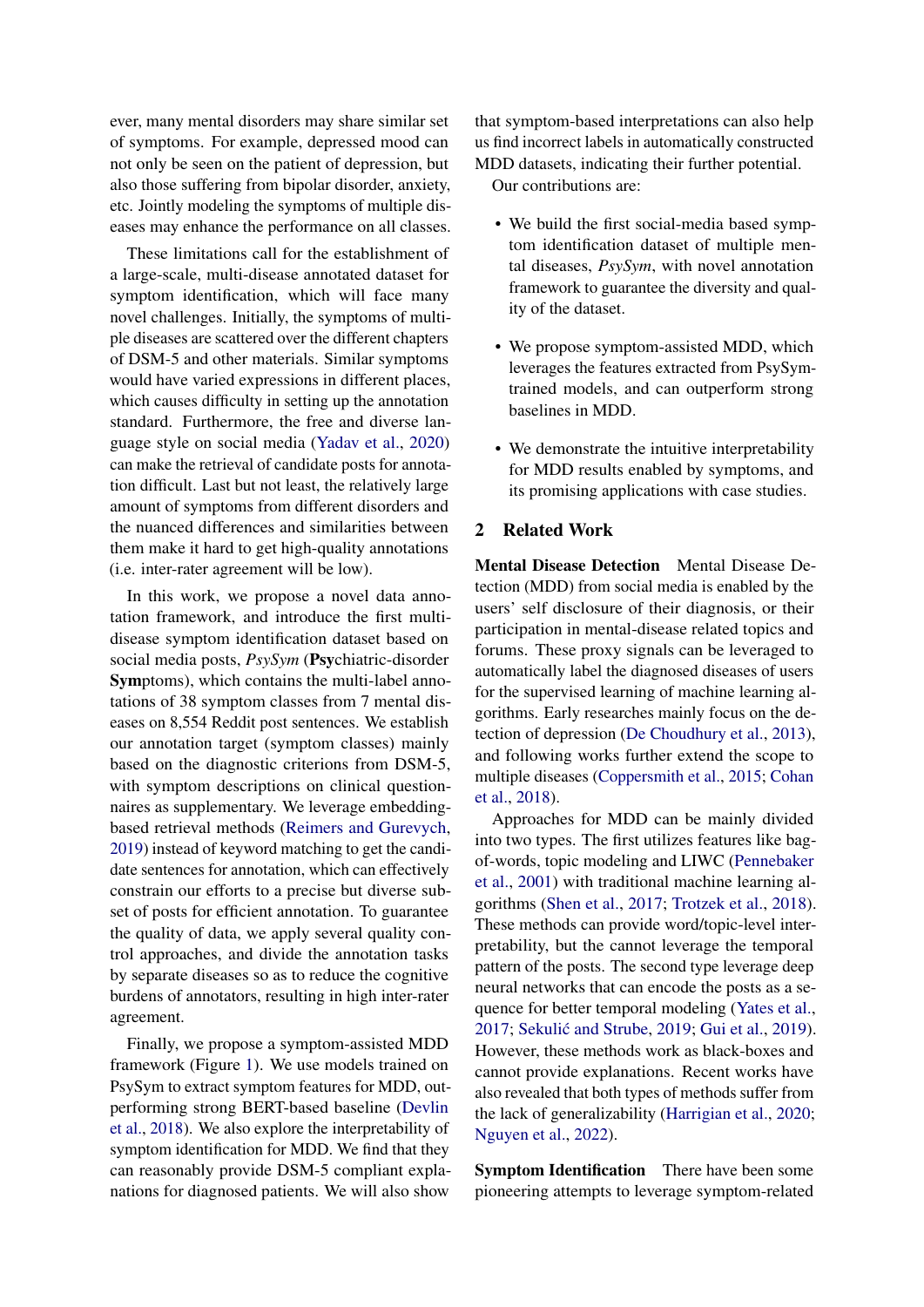features for MDD. [Karmen et al.](#page-9-10) [\(2015\)](#page-9-10) uses manually complied lexicon to detect symptoms, and aggregate them into a score for the detection of depression. [Lee et al.](#page-9-2) [\(2021\)](#page-9-2) and [Zhang et al.](#page-10-1) [\(2022\)](#page-10-1) leverage the embedding similarity between a post and symptom-related descriptions to decide the presence or risk of a symptom. [Nguyen et al.](#page-9-3) [\(2022\)](#page-9-3) uses regular expressions and heuristics to automatically build weakly-supervised training data for symptom identification. These methods have exhibited superior generalizability and interpretability. Nevertheless, the efforts on establishing annotated corpus for symptom identification are still limited [\(Mowery et al.,](#page-9-11) [2017\)](#page-9-11), which may hinder the potential of symptom-assisted MDD methods for leveraging stronger supervised symptom models.

## 3 Dataset Construction

In this section, we introduce the construction of *PsySym*, the first annotated multi-disease symptom identification dataset based on social media posts.

## 3.1 Disease-Symptom Knowledge Graph

Before data construction, we need to decide the annotation targets, i.e. which diseases and their corresponding symptoms to annotate. Considering our downstream application of MDD, we choose 7 diseases<sup>[2](#page-2-0)</sup> that are used in the established SMHD dataset [\(Cohan et al.,](#page-8-1) [2018\)](#page-8-1): *Depression, Anxiety, ADHD, Bipolar Disorder, OCD, PTSD, Eating Disorder*. We then find symptoms used in the diagnostic criterion of these diseases within DSM-5 [\(APA et al.,](#page-8-2) [2013\)](#page-8-2). However, the symptoms in DSM-5 are not represented as standard classes, but expressed in natural language with similar symptom having nuanced differences in different places. Therefore, we manually merge similar expressions of a symptom into one standardized class, and store the expressions as its detailed descriptions (also referred to as *sub-symptoms*). After merging the symptoms, the diseases and the standardized symptoms constitute a bipartite Knowledge Graph (KG), where we can clearly see the shared symptoms of different diseases. We also supplement the KG with representative clinical questionnaires, where we also merge the symptoms mentioned in each question/item into the standard classes, and add links between the targeted disease and the measured symptoms if such edges are not found in

DSM-5. The final knowledge graph (Figure [2\)](#page-2-1) has 45 nodes (7 diseases and 38 symptoms), and 162 edges. Symptoms like *Depressed Mood* and *Inattention* are shared by as many as 5 diseases, suggesting the potential of learning such shared features with multi-disease modeling.

<span id="page-2-1"></span>

Figure 2: Illustration of the established diseasesymptom knowledge graph. Only 2 diseases and their corresponding symptoms are shown for clarity. Many symptoms can be shared by multiple diseases, like the green nodes in the figure.

### <span id="page-2-3"></span>3.2 Annotation Candidates Retrieval

We then search for candidate posts to annotate the symptoms. We choose Reddit as our data source for its public availability and wide acceptance in previous literature [\(Losada and Crestani,](#page-9-12) [2016;](#page-9-12) [Co](#page-8-1)[han et al.,](#page-8-1) [2018;](#page-8-1) [Wolohan et al.,](#page-10-5) [2018\)](#page-10-5). Specifically, the candidate pool consists of all self-posts from 2005 to 2016 in the PushShift dataset [\(Baumgartner](#page-8-4) [et al.,](#page-8-4) [2020\)](#page-8-4), and all posts are split into sentences for later usage.

The huge amount of posts necessitate a pre-step of selecting candidates that are likely to express certain symptoms for acceptable annotation efforts. First, we only select candidates from mental health related subreddits [\(Cohan et al.,](#page-8-1) [2018\)](#page-8-1), where more posts will be relevant. Moreover, we leverage embedding-based retrieval to further narrow down the range<sup>[3](#page-2-2)</sup>. Specifically, we use Sentence-BERT [\(Reimers and Gurevych,](#page-9-4) [2019\)](#page-9-4) to encode the post sentences and the symptom descriptions in the KG into embeddings. Then we will calculate the cosine similarity between them, and estimate a sentence's relevance to a symptom with its max similarity with all of the symptom's sub-symptoms. The rationale is that a symptom can have different manifestations expressed in its descriptions, and a sentence can be considered to convey that symptom if it

<span id="page-2-0"></span> $2$ We initially try to annotate the symptoms of all 9 diseases of SMHD, but we find it hard to plausible samples for *Autism* and *Schizophrenia*, and thus focus on the remaining 7.

<span id="page-2-2"></span><sup>&</sup>lt;sup>3</sup>We designed an algorithm to promote the balance of all symptoms classes. Details in Appendix [A.1.](#page-10-6)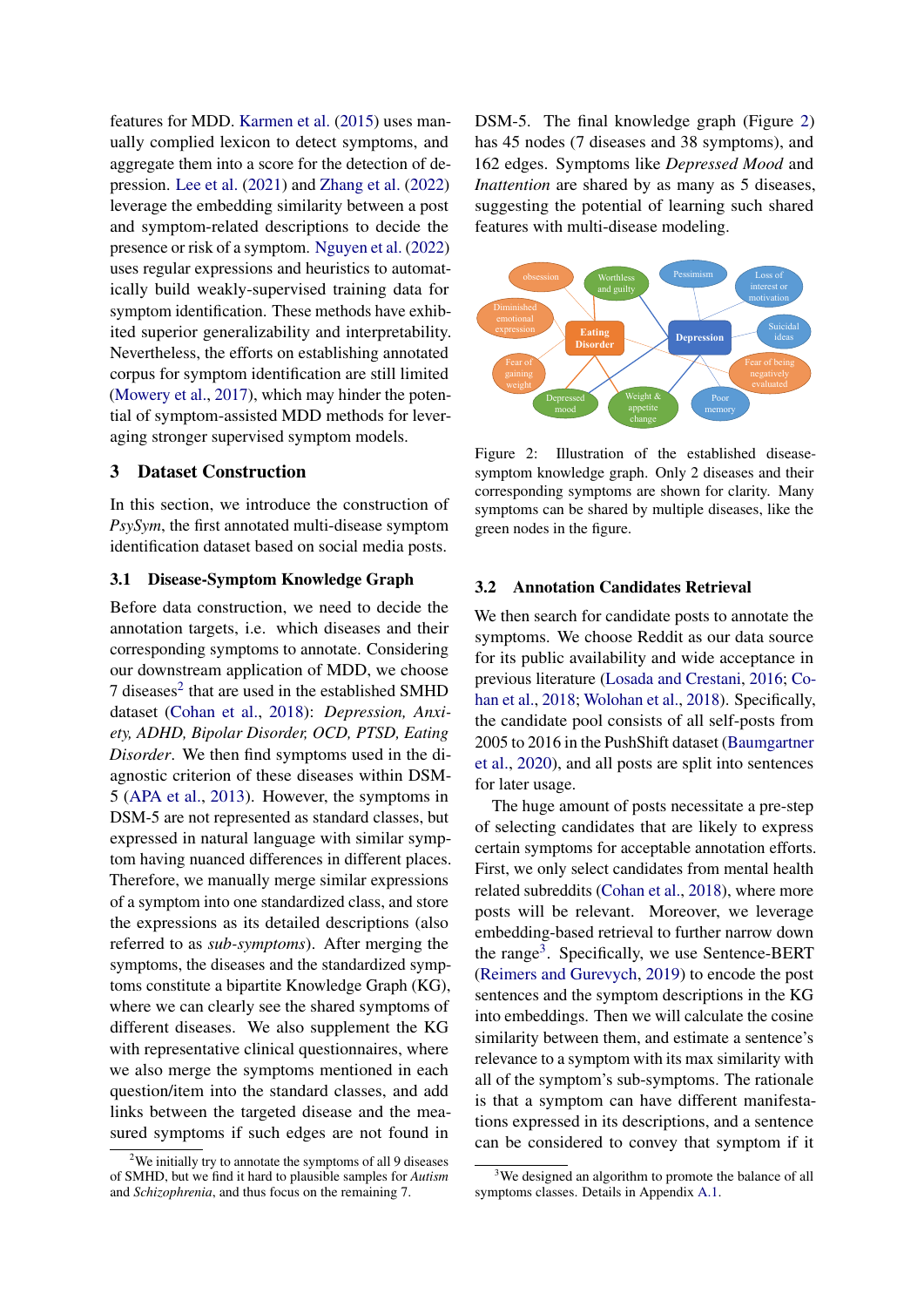| Post                           | Symptom(s)                                | <b>Status</b> |
|--------------------------------|-------------------------------------------|---------------|
| Libido, pls come back!         | Genitourinary (loss of libido)            | True          |
| I feel sad and motivationless. | Depressed; Loss of Interest or Motivation | True          |
| I'm questioned if I'm manic.   | Mood Shift                                | Uncertain     |

<span id="page-3-1"></span>Table 1: Example annotations in PsySym. We can match the first post with a sub-symptom (loss of libido) of genitourinary system despite its figurative style. The second post has multiple labels. The symptom in third post is ambiguous, so we provide a distinct "Uncertain" label for its symptom status.

resembles any one of them. However, since the original symptom descriptions in DSM-5 are expressed in a professional style and usually observed as a third party, they do not necessarily reflect the self-reporting nature of the content on social media. The descriptions collected from clinical questionnaires, however, can alleviate the problem, as they are designed to be easy to understand and fill in. To further tackle the mismatching that cannot be solved even with the questionnaires, we also directly collected some typical Reddit posts about a symptom for the similarity calculation in place of the official descriptions. [4](#page-3-0)

## <span id="page-3-2"></span>3.3 Annotation Design

Annotations for symptom identification usually involve the binary decisions if a symptom can be identified from the sentence. Such decision can sometimes be tricky when a symptom is mentioned in a sentence, but is not actually present. For example, "I don't have panic attack." implies a *negation* of the symptom, and "Is it panic attack?" expresses the *uncertainty* about the symptom. Although most previous works like [Nguyen et al.](#page-9-3) [\(2022\)](#page-9-3) treat such cases as negative samples, we think that they are different from the other negatives like sentences totally irrelevant to any symptoms or only about other symptoms. Distinguishing between them may enable a more informative analysis and benefit downstream applications. Therefore, we decided to divide the annotation into two tasks: relevance judgment and status inference, as are exemplified in Table [1.](#page-3-1) For relevance judgment, the annotator needs to judge whether the sentence is relevant to the given symptoms. Note that the symptoms can be described in figurative language instead of standard patterns, and they can be negated or uncertain. For status inference, the annotator needs to decide, if the relevant symptom(s) are indeed present. We denote positive/negative status as 'True'/'Uncertain'.

Before crowdsourcing annotation, we first conducted preliminary annotations ourselves. We found it hard to annotate all 38 symptoms among the candidates from all mental health subreddits. The relatively large number of classes, and the nuanced differences and similarities between them can pose heavy cognitive burden to the annotators. Therefore, we decided to separate the annotation job queues by disease. In each queue, the annotators only need to read the posts from the subreddits of that disease, and the symptoms are restricted to only the typical symptoms of the disease according to our KG. Although this transformation can potentially affect the recall of atypical symptoms, we find it significantly improve the annotation efficiency and agreement in our preliminary tests.

We then invite volunteers for the annotation tasks, who are all well-educated and also include professional psychiatrists. To ensure the data quality, each sentence is annotated by 3 participants, and we also utilize a series of quality control protocols. The annotation proceeds as follows:

- 1. Training Session: We train the annotators about the annotation rules and also demonstrate some example annotations by ourselves through video meetings.
- 2. Screening Tests: We collect test questions from samples on which the authors have consensus in preliminary annotations. The invited volunteers need to first annotate on these questions and achieve certain score to be eligible for further annotation. They can take the test for several times, and we require them to read the reason for our decision after the test for their better alignment with our requirements.
- 3. Annotation: Those who passed the screening tests can proceed for further annotation. During annotation, they can always discuss with us about any questions encountered.

<span id="page-3-0"></span> $4$ We provide experimental results in Appendix [D](#page-13-0) showing that our final method can lead to better precision and recall for the retrieved candidates, compared with the keyword/pattern matching methods commonly used in previous works [\(Mow](#page-9-11)[ery et al.,](#page-9-11) [2017;](#page-9-11) [Yadav et al.,](#page-10-2) [2020\)](#page-10-2).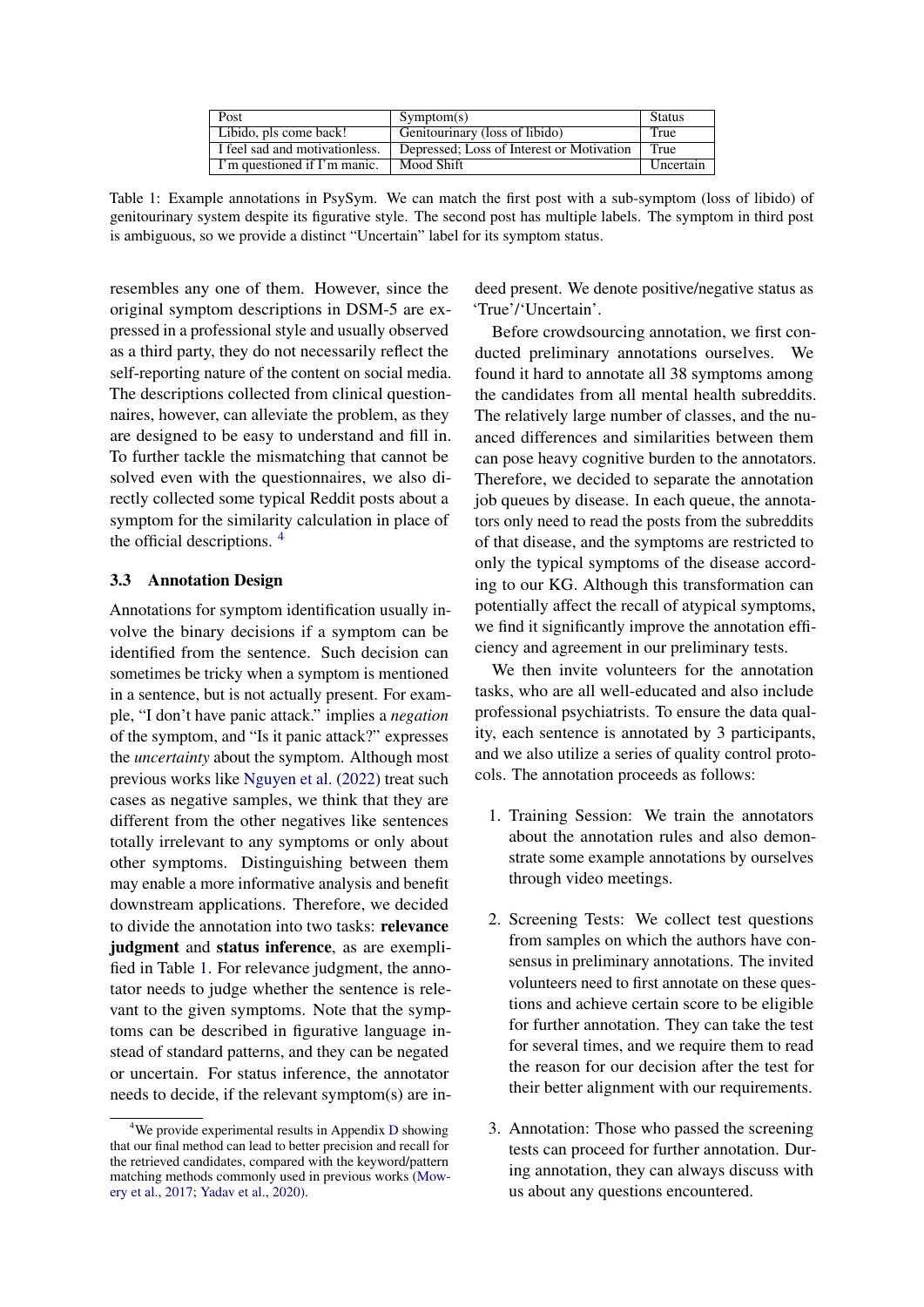4. Sampling Inspection: At intervals, we will sample 10% of the completed annotations from an annotator for checking. We will correct any annotations we find inappropriate, and give a score according to the number of corrections. If the score is below certain threshold, all annotations in the checking batch will be rejected for re-labeling.

Finally, we recruited 31 volunteers contributed valid annotations for 8,554 sentences. The average Fleiss's  $\kappa$  for the relevance judgement of all 38 symptoms is 0.7708, and the  $\kappa$  of status inference is 0.2518. Among all symptoms, *Anxious Mood* has the most labels (1764), while *Avoid Stimuli* has the least (78). For status inference, the 'Uncertain' annotation constitutes 13.75% for all annotations. More details are provided in Appendix [A.4.](#page-12-0)

## 3.4 Labels and Data Splits

To merge the multiple annotations into a single gold label for each sentence, we consider a symptom to be relevant to a sentence as any one of the annotation is positive, and we use the portion of *uncertain* annotations as the label for status inference (more discussion in [§4.2\)](#page-5-0). We split the dataset into training/validation/testing set by 5:1:4 to preserve enough samples for all classes in the test set for a stable evaluation.

To allow models to accurately identify symptoms from all posts of social media, where the majority of them are not related to any mental disease symptoms, we also collect such posts (referred to as *control posts*) for PsySym from the same candidate pool. We randomly sample posts whose author doesn't have any post or comment in mental health related subreddits, and further remove posts that contain any mental health related terms provided by [Cohan et al.](#page-8-1) [\(2018\)](#page-8-1). Finally, we randomly sample sentences from the remaining posts, resulting in 83,779 sentences, distributed into training/validation/testing set by 5:1:4.

## <span id="page-4-1"></span>3.5 Disease Detection Dataset

To demonstrate the helpfulness of PsySym for the downstream task of MDD, we also construct a dataset by reimplementing the data collection method of SMHD [\(Cohan et al.,](#page-8-1) [2018\)](#page-8-1). We find diagnosed users by the pattern-matching of two components: one that indicates a self-reported diagnosis (e.g. "diagnosed with'), and another that maps relevant keywords to the 9 mental diseases

(e.g. "panic disorder" to *Anxiety*). A user is labeled with a disease if one of its keywords occurs within 40 characters of the diagnosis pattern. Control users are randomly sampled from those who never posted or commented in mental health related subreddits. Similar to SMHD, we eliminate the diagnostic posts from the dataset to prevent the direct leakage of label, but we don't remove other mental health related posts to allow the extraction of symptom-related features. The final dataset consists of 5,624 diagnosed users and 20,981 control users with average number of posts per user being 102.5 and 119.4, respectively. We provide the distribution of each disease in Appendix [A.4.](#page-12-0)

## 4 Models

This section will introduce the proposed models for the two sub-tasks of symptom identification: *relevance judgment* and *status inference* that can leverage the data from multiple diseases simultaneously, and how to leverage the above models for *mental disease detection*.

## <span id="page-4-0"></span>4.1 Symptom Relevance Judgment

The task of relevance judgment can be viewed as a multi-label classification problem, where we need to predict for each symptom if it is relevant to the sentence. However, when we want to train the model on the annotations from different diseases, we will face the problem of *missing labels*, as we will not annotate the relevance of symptom s in the dataset of disease  $d$  if  $s$  is not considered to be a typical symptom of  $d$ . A naive solution is to treat all such missing labels as negative. However, since the co-existence of multiple diseases on the same person is not uncommon, it is likely that the typical symptom of other diseases will also be present. Therefore, such solution will lead to false negatives and harm the model performance.

Inspired by [Fonseca et al.](#page-9-13) [\(2020\)](#page-9-13) and [Gururani](#page-9-14) [and Lerch](#page-9-14) [\(2021\)](#page-9-14), we experimented with two techniques to address the problem of missing labels.

Loss Masking Missing labels will be ignored during the loss calculation. This can prevent the model from learning incorrect negative labels, but also restricted the exploitation of the true negatives among missing labels.

Label Enhancement This method involves twostage trainings of a teacher model and a student model. First, a teacher model is trained using *Loss*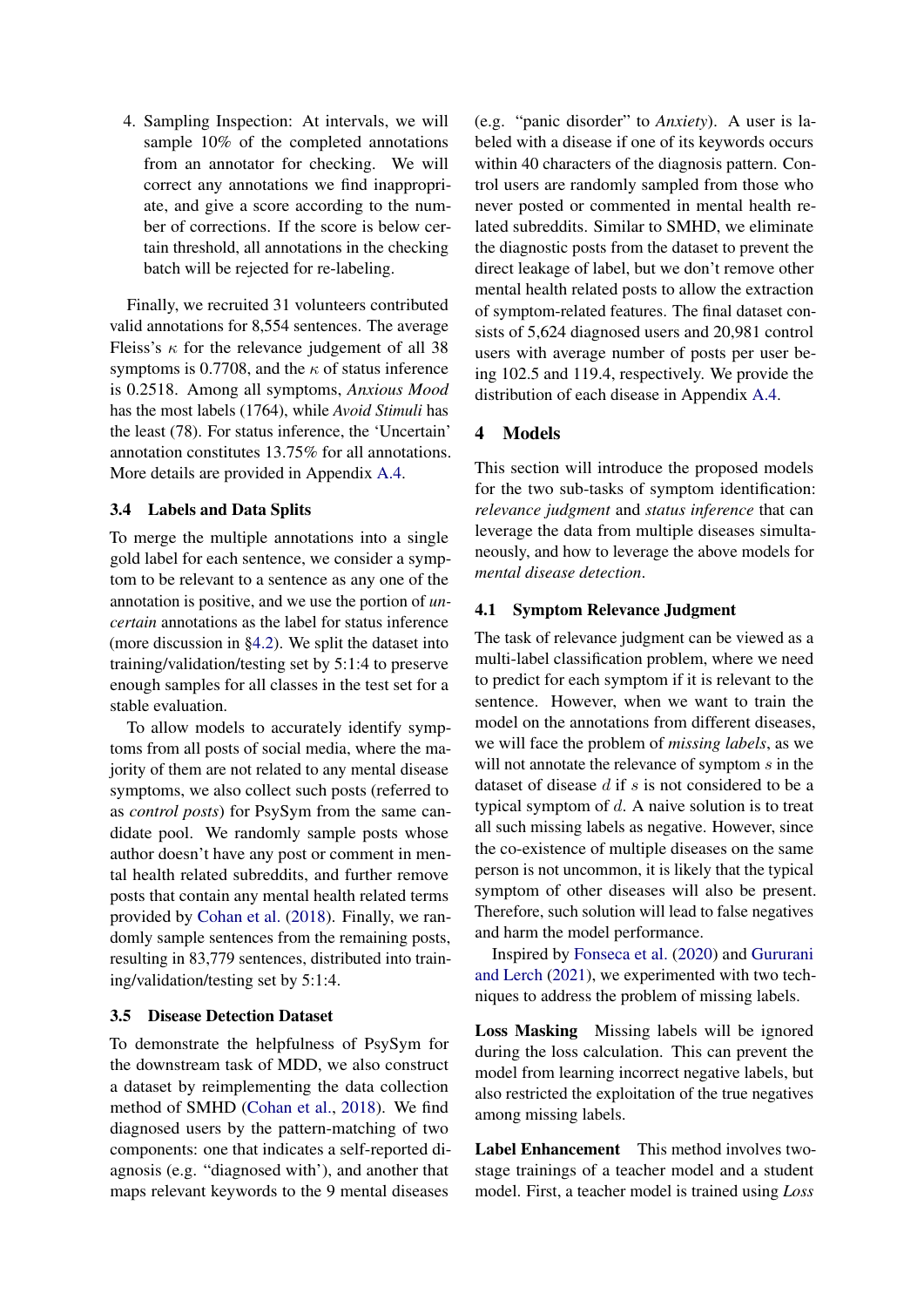*Masking*. Then we use the teacher model to predict the probabilities of the missing labels in the training set. If the predicted probability of a symptom is lower than certain threshold, we change its label to negative, otherwise it will still be treated as missing. A second student model will be trained on the enhanced labels together with *Loss Masking*. In contrast to previous works which set the threshold to enhance the missing labels with top  $k\%$  confidence, we search for the cutting point where the teacher model can achieve 90% True Negative Rate on the ROC curve of existing annotations as the threshold for each symptom, which can quantitatively guarantee the quality of the enhanced labels.

Overall, we use a BERT-based encoder [\(Devlin](#page-9-5) [et al.,](#page-9-5) [2018\)](#page-9-5) with a linear layer on top of the representation of [CLS] to predict the probabilities of all symptoms with a sigmoid activation, and train the model with binary cross entropy loss against the labels adjusted with the methods above.

When trained on PsySym with control posts, the especially unbalanced positive/negative ratio can make the training hard. We thus additionally implement a *Balanced Sampler* which samples equal amount of annotated sentences and control sentences for each batch.

#### <span id="page-5-0"></span>4.2 Symptom Status Inference

Status Inference aims to predict if the symptoms relevant to the sentence are truly present instead of being a negation (e.g. denying or recovery) or an uncertain guess. Therefore, it is natural to formulate it as a single-label binary classification problem. However, due to the ambiguity in the expression, lack of context and the different understandings of annotators, the agreement on the status labels are relatively low ([§3.3\)](#page-3-2) despite our quality control efforts. Consequently, even if we can derive binary labels from the majority voting of annotators, models trained on such ambiguous targets will hardly show satisfying performance.

However, we may not simply attribute such disagreement to poor annotation quality, since there is inherent ambiguity in the annotations of natural language inference tasks, as is reported by [Nie et al.](#page-9-15) [\(2020\)](#page-9-15). We can still make reasonable probabilistic estimation of the status by embracing the ambiguity and directly learn from the annotation distribution [\(Meissner et al.,](#page-9-16) [2021\)](#page-9-16). Therefore, we change the learning target from binary labels to the portion of annotators who label the status as *uncertain*, and

the possible values are thus 0, 1/3, 2/3 and 1. Then we use BERT-based model with sigmoid activation and cross entropy loss to predict the non-binary labels.

#### <span id="page-5-2"></span>4.3 Mental Disease Detection

<span id="page-5-1"></span>

Figure 3: The proposed symptom-assisted MDD pipeline.

The task of MDD is to predict if a user suffers from certain mental diseases with his/her posting history. Figure [3](#page-5-1) illustrates the proposed symptomassisted MDD pipeline. First, we utilize the predicted probabilities from relevance judgment models trained on PsySym as the extracted symptom features.

Next, to further improve the symptom features, we also introduce *subject* and *status* feature. The *subject* feature is a binary variable indicating if the discussed symptoms of a post is about the poster himself. We calculate this feature by counting the mentions/pronouns of other people and the use of first person pronouns, and set the feature as 1 if the latter is no less than the former. The *status* feature is the predicted probability of the status inference model that the symptoms are present. It is obvious that a post not about the poster himself or exhibiting symptoms clearly should not count much to disease detection. We thus experiment with the **Reweighting** approach similar to [Karmen](#page-9-10) [et al.](#page-9-10) [\(2015\)](#page-9-10) to incorporate them into the symptom features:

$$
f_{symp} = p_{rel} \times w_{status} \times w_{subj} \tag{1}
$$

where  $p_{rel}$  is the probabilities predicted by the relevance model;  $w_{status}$  is the probability predicted by the status model;  $w_{subj} = 0.9$  if the subject is the poster, otherwise  $w_{subj} = 0.1$ .

To conduct MDD, we incorporate these features into the model proposed by [Nguyen et al.](#page-9-3) [\(2022\)](#page-9-3). This model utilizes CNN of various kernel sizes on top of the sequence of feature vectors extracted from a user's posting list to aggregate the information from consecutive posts. The features can either be pure-text features like the sentence embeddings from pretrained BERT, or the proposed symptom features (denoted as Symp below). Note that the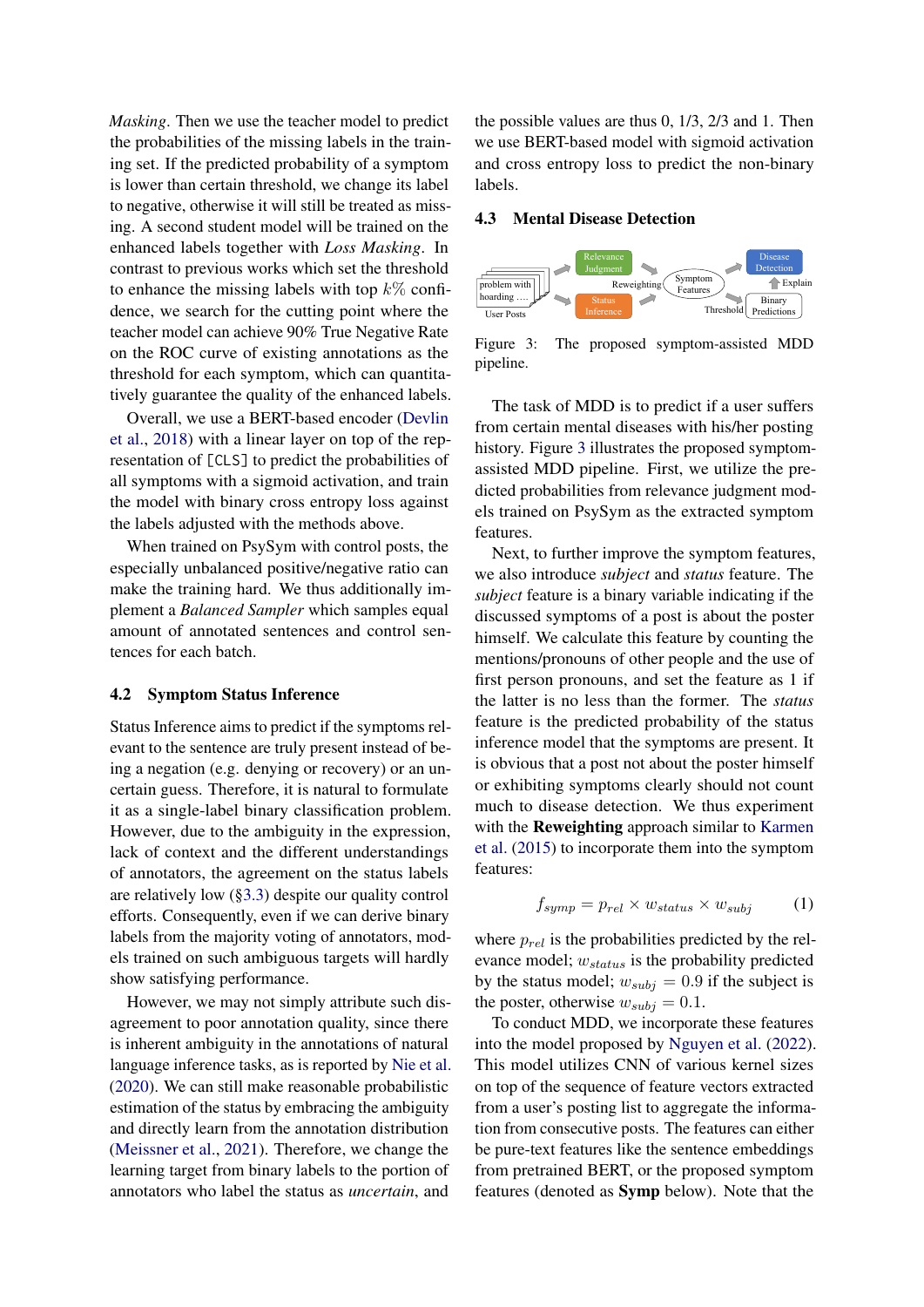symptom features can be much more condense than pure-text features (38-dim symptom probabilities versus 768-dim BERT embedding).

Finally, for the ease of explaining MDD results with symptoms ([§5.5\)](#page-7-0), we may need binary decision on the their presence. To achieve this, we use 0.5 to threshold on the reweighted symptom features, where the re-weighting procedure can help eliminate posts that should not be counted for the diagnose.

## 5 Experiments

In this section, we present experimental results to: (1) exhibit the benefits brought by PsySym's design choices such as multi-disease modeling, and the incorporation of status inference for symptom identification. (2) examine the effectiveness of symptom features for MDD. (3) demonstrate the interpretability enabled by symptom identification for MDD.

## 5.1 Methods of Comparison

For all prediction tasks, we mainly compared the proposed methods with 2 types of baselines: TF-IDF+LR is a representative non-deep learning method which utilizes TF-IDF to extract textual features, followed by a Logistic Regression model for prediction. BERT/MBERT uses pretrained, base size of BERT and MentalBERT [\(Ji et al.,](#page-9-17) [2021\)](#page-9-17), which can establish a strong baseline. More details like hyperparameter settings can be seen in Appendix [B.](#page-12-1)

## 5.2 Symptom Relevance Judgment

For symptom relevance judgment, we first conduct experiments on PsySym without control posts mainly to check the effectiveness of different modeling choices. We report the performance in Table [2](#page-6-0) according to the threshold-free metric AUC, averaged across each symptom class in the subset of each disease.

<span id="page-6-0"></span>

|                     | Method                       | <b>AUC</b> |
|---------------------|------------------------------|------------|
| Single              | TF-IDF+LR                    | 87.86      |
| <b>Disease</b>      | <b>BERT</b>                  | 91.60      |
| (7 models)          | <b>MBERT</b>                 | 91.77      |
| Multi               | <b>MBERT</b>                 | 91.00      |
| Disease             | MBERT (loss mask)            | 92.21      |
| $(1 \text{ model})$ | <b>MBERT</b> (label enhance) | 92.94      |

Table 2: Symptom relevance judgment results on PsySym without control posts.

The single disease methods on the first 3 rows

leverage models trained separately on the each disease subset. We can see that BERT significantly outperforms TF-IDF+LR, while the further pretraining on mental-health corpus done by MBERT can bring additional improvement. We thus use MBERT in the following experiments. The last 3 multi-disease methods only train one model on the combined dataset of all diseases, where we will tackle the problem of missing labels with the techniques introduced in [§4.1.](#page-4-0) Comparing the third and fourth row, we can see that the multi-disease model's performance drops with the default strategy of treating all missing labels as negative. However, with *Loss Masking*, the multi-disease model can now outperform the single disease counterpart, and *Label Enhancement* brings additional gain. This proves our hypothesis that the simultaneous modeling of multi-disease data can help improve the relevance judgment performance.

In order to predict symptom features for general user posts, we then train a relevance model on PsySym with control posts, leveraging the additional balanced sampler ([§4.1\)](#page-4-0). Its AUC is 98.54 and F1 (with threshold 0.5) is 67.03, averaged across 38 symptoms on the full test set containing all diseases and control posts, while directly transfer the model not trained with control posts would lead to only 30.53 F1.

#### 5.3 Symptom Status Inference

Since the status inference model is trained with the non-binary targets of annotation distribution, we use Mean Absolute Error (MAE) as the evaluation metric. To get a better grounding for understanding the model performance, we establish a no-model baseline as the performance lower bound, using the mean probability in the test set as the prediction for all samples. We also use the expected MAE of a single annotator to estimate the performance upper bound. We train a Mental-BERT based model for status inference, achieving 0.1360 MAE, compared to a lower bound of 0.1940 and an upper bound of 0.1172, which indicates a plausible performance.

#### 5.4 Mental Disease Detection

We show MDD performance in Table [5](#page-7-1) and compare the performance of methods utilizing pure text and symptoms. The training and evaluation for each disease is conducted in a binary setting, where the model needs to distinguish the diagnosed users of that disease and the control users, so users with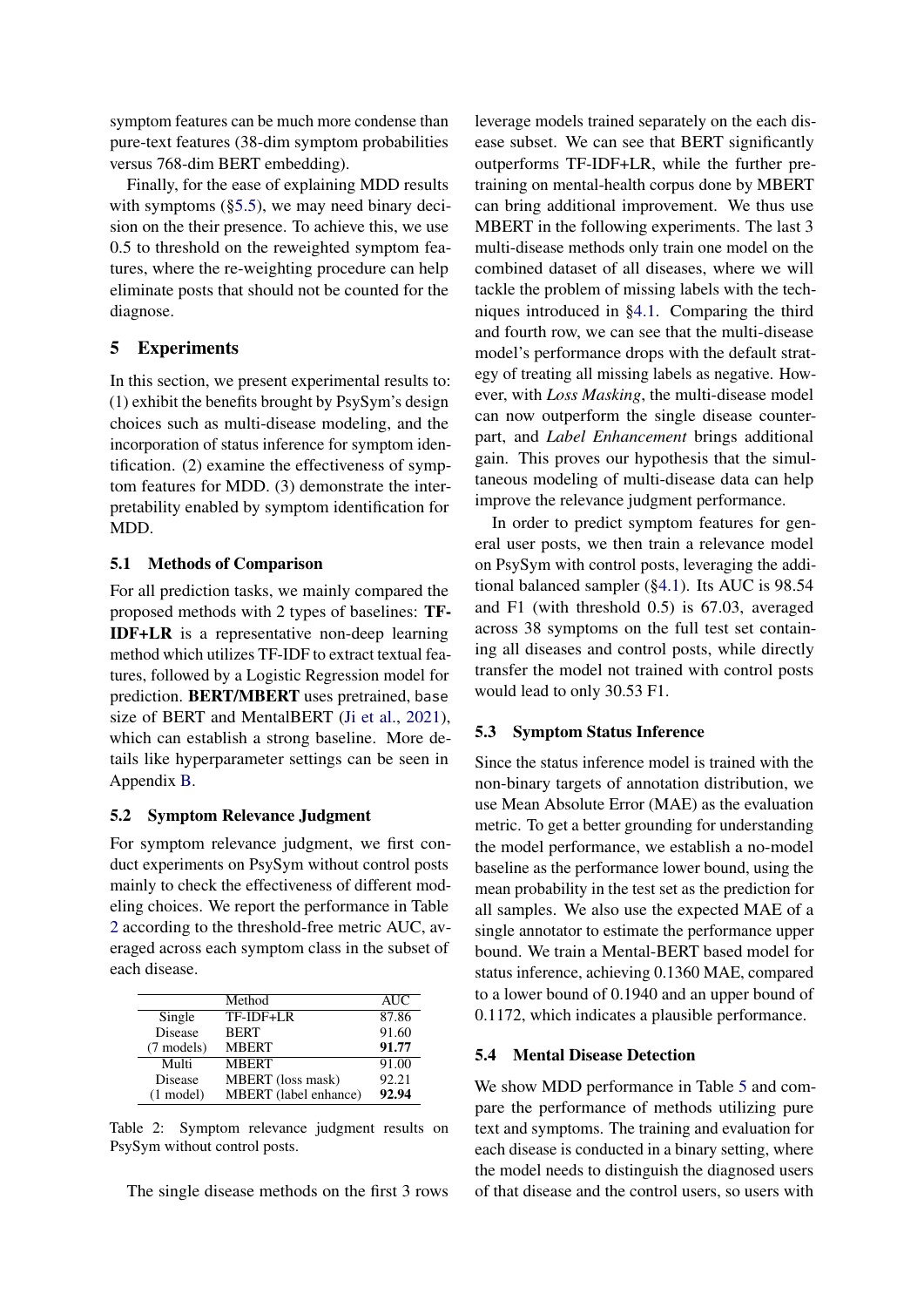<span id="page-7-2"></span>

| Posts (paraphrased for anonymity)                                                              | Predicted Symptom   |  |
|------------------------------------------------------------------------------------------------|---------------------|--|
| I have a problem with hoarding.                                                                | Obsession           |  |
| Compulsive nail biting is my problem and I also bathe compulsively.                            | Compulsion          |  |
| I am under so much stress that not even bath can make the anxiety go away.                     | <b>Anxious Mood</b> |  |
| Typical OCD symptoms: Obsession $\checkmark$ Compulsion $\checkmark$ Anxious Mood $\checkmark$ |                     |  |

Table 3: The predicted symptoms of some posts by an OCD patient, which covered all typical OCD symptoms and constituted a convincing explanation for the diagnose.

<span id="page-7-3"></span>

| Dataset Label      | Autism, Eating disorder, PTSD                                | Dataset Label      | OCD                                                     |
|--------------------|--------------------------------------------------------------|--------------------|---------------------------------------------------------|
| Disease Prediction | Autism                                                       | Disease Prediction | <b>OCD, Anxiety</b>                                     |
|                    | [Autism] social problems $\checkmark$                        |                    | [OCD] obsession $\checkmark$                            |
| Predicted Symptom  | [EAT] appetite change $\chi$<br>[PTSD] fear of trauma $\chi$ | Predicted Symptom  | [Anxiety] anxious mood $\checkmark$<br>social anxiety √ |

Table 4: Examples where our disease prediction model corrects the inaccurate labels produced by automatic methods. Symptom-based explanations can help detect such labeling errors and justify correct predictions.

<span id="page-7-1"></span>other diseases will not be involved. We then report the average F1 across all 9 diseases.

| Method                     | F1    |
|----------------------------|-------|
| TF-IDF+LR                  | 43.73 |
| BERT (Nguyen et al., 2022) | 51.46 |
| Symp                       | 55.46 |
| Symp (Reweighting)         | 57.09 |

Table 5: Mental Disease Detection Results, averaged across 9 diseases.

We can see that *Symp* outperforms all pure-text methods including the strong BERT model, suggesting the usefulness of symptom features for MDD. The *Reweight* method that incorporates *status* and *subject* feature into symptom feature can bring further improvement, indicating that these additional aspects can help properly decide symptom risks for better MDD.

## <span id="page-7-0"></span>5.5 Case Study on Interpretability

One of the major goals of symptom identification is to enable machine learning models to provide explanations for disease diagnoses just as human psychiatrists. The binarized prediction of symptoms of our model, and the disease-symptom relations from our knowledge graph (derived from clinical manuals) can help achieve this. We provide concrete examples below.

Table [3](#page-7-2) shows that, for a patient predicted to have OCD, the symptom model with reweighting ([§4.3\)](#page-5-2) can find all typical OCD symptoms from his/her posting history, and thus justify the diagnose.

Being able to interpret symptoms can also help us spot spurious diagnosis. Here we use the model to examine the correctness of disease labels produced by pattern matching based automatic method ([§3.5\)](#page-4-1). Despite its careful design, it can still make

both false-positive and false-negative errors, as has been reported by [Cohan et al.](#page-8-1) [\(2018\)](#page-8-1). Such problematic labels can negatively affect the generalizability of the model trained on them [\(Ernala et al.,](#page-9-18) [2019\)](#page-9-18), but they can be hard to detect.

Symptom-based explanations may provide an efficient way to detect these false labels. As is shown in Table [4](#page-7-3) (left), we can easily find and remove the falsely labeled diseases when there are few or no history of their corresponding symptoms. For the example at right, *Anxiety* is missed by the labeling method, while the high prevalence of anxiety symptoms like anxious mood and social anxiety predicted from the user's post can indicate its presence. Therefore, the interpretability brought by symptoms can justify correct predictions and may further serve as reference for human correction of labels.

## 6 Conclusions

In this work, we introduce *PsySym*, the first annotated multi-disease symptom identification dataset based on social media posts. A novel annotation framework is proposed to guarantee the diversity and quality of the annotations. PsySym defined two sub-tasks of symptom identification: relevance judgment and status inference, to enable a more comprehensive analysis. Strong baselines are established on the two sub-tasks with multi-disease modeling techniques that can properly handle missing labels and distribution-targeted learning to deal with the ambiguity in status inference. With PsySym-trained models, symptom-assisted MDD method can outperform strong pure-text baselines. Qualitative examples also demonstrate the explainability enabled by symptom predictions for MDD.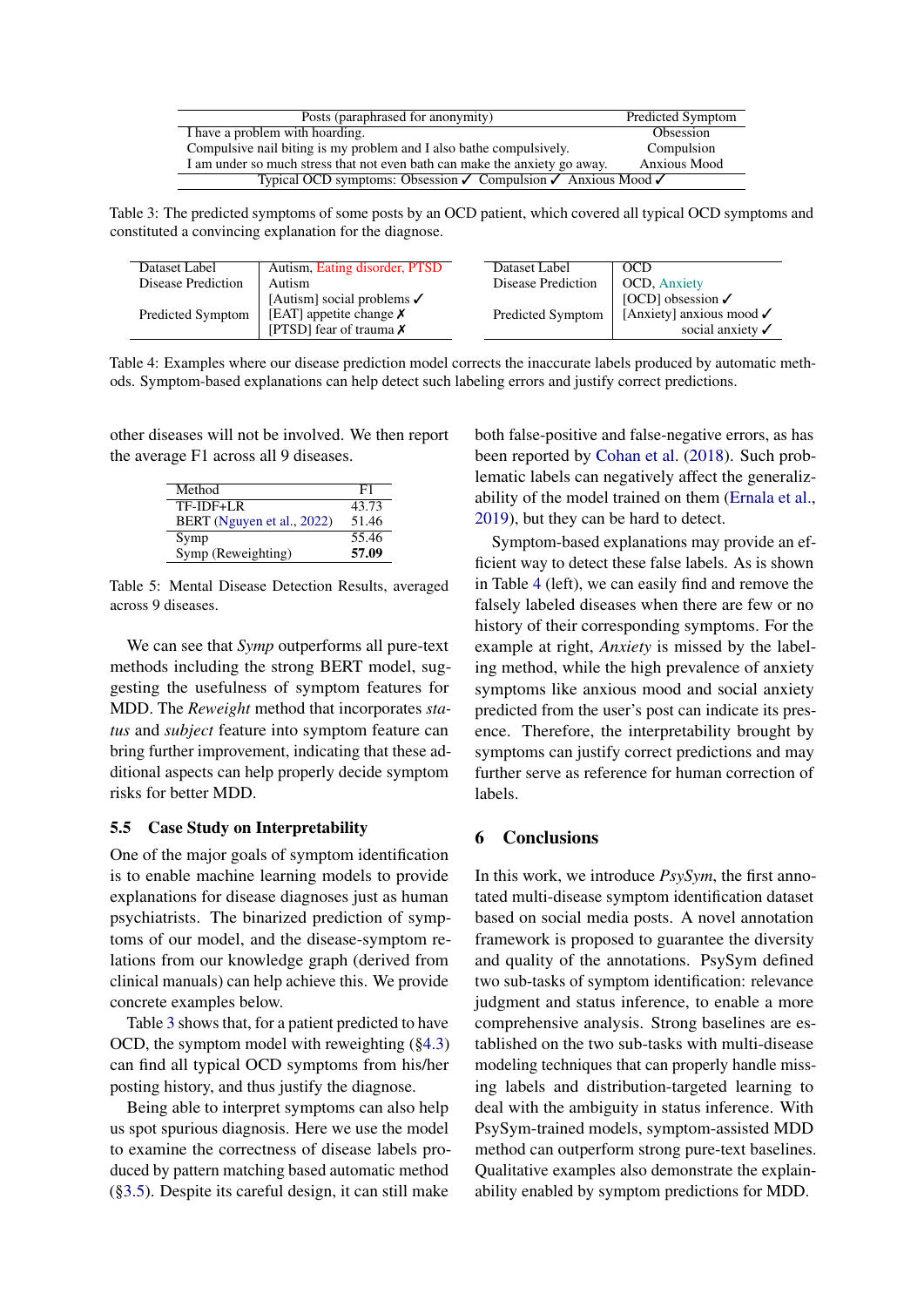## Limitations

There are some limitations to this study that could be addressed in future research.

First, although we tried our best to improve the diversity of the annotated sentences with embedding-based retrieval methods that can find symptom expressions without standard keywords. There can still be blind points we can not cover, such as the posts outside mental health related subreddits, and those cannot be found due to the limitations of the retrieval model itself.

Moreover, there are some types of symptoms we are unable to annotate due to the characteristics of our data source. For example, hallucination (a symptom of schizophrenia) usually requires the observations from another person to be identified, and can hardly be found on Reddit where user mainly shares subjective experience. The fact that Reddit is dominated by adult users (Gjurković et al., [2021\)](#page-9-19) also prevents us from finding the typical symptoms of autism and ADHD among children.

Last but not least, our dataset does not include useful signals from modalities other than text. For instance, the time pattern of posting may also reveal the symptom of insomnia, and the features of the user's ego centric network may show the troubles in his/her social relations [\(De Choudhury et al.,](#page-8-3) [2013\)](#page-8-3). The faces and colors of the posted image may also help identify depression [\(Gui et al.,](#page-9-9) [2019\)](#page-9-9). If videos or sounds can be leveraged, the acoustic features of speech can help recognize the emotions like sadness, fear and anger [\(Busso et al.,](#page-8-5) [2008\)](#page-8-5) for better detection of mental diseases [\(Wu et al.,](#page-10-7) [2022\)](#page-10-7).

### Ethics Statement

Annotation We pay the annotators a fair wage above the minimum requirement. If workers have any questions or concerns, we will respond to them immediately. Since the content involves the expression of mental disease symptoms, we may expect negative effects on the annotators. Therefore, the annotators can freely take breaks or quit the task at anytime. We also interviewed some annotators about their feeling after annotation. They only reported slight discomfort at the time of reading sad or frightening posts due to empathy, and they found no long-term negative effects on them.

Application Mental disease detection can be related to some sensitive topics, so we should be

careful with its applications. First, since mental diseases like depression are still not well understood or even stigmatized in many regions, improper usage of MDD techniques may do harm to the users. Moreover, the precision and recall of the algorithm is far from prefect. It may make false/missing diagnoses which can prevent the user from getting proper treatment, but may still be an useful auxiliary tool for those who are unaware of their mental conditions or cannot access mental services. Therefore, the predictions of the model should be carefully re-examined by professionals for a confirmed diagnosis, where the symptom prediction results may facilitate quick inspection when served as the disease-specific summary of the long posting history. We will also require the users of PsySym to comply with a data usage agreement to prevent the invasion of privacy or other potential misuses.

## References

- <span id="page-8-2"></span>DS APA, American Psychiatric Association, et al. 2013. *Diagnostic and statistical manual of mental disorders: DSM-5*, volume 5. American psychiatric association Washington, DC.
- <span id="page-8-4"></span>Jason Baumgartner, Savvas Zannettou, Brian Keegan, Megan Squire, and Jeremy Blackburn. 2020. The pushshift reddit dataset. In *Proceedings of the international AAAI conference on web and social media*, volume 14, pages 830–839.
- <span id="page-8-5"></span>Carlos Busso, Murtaza Bulut, Chi-Chun Lee,<br>Ebrahim (Abe) Kazemzadeh, Emily Mower Ebrahim (Abe) Kazemzadeh, Provost, Samuel Kim, Jeannette N. Chang, Sungbok Lee, and Shrikanth S. Narayanan. 2008. Iemocap: interactive emotional dyadic motion capture database. *Language Resources and Evaluation*, 42:335–359.
- <span id="page-8-1"></span>Arman Cohan, Bart Desmet, Andrew Yates, Luca Soldaini, Sean MacAvaney, and Nazli Goharian. 2018. Smhd: a large-scale resource for exploring online language usage for multiple mental health conditions. In *Proceedings of the 27th International Conference on Computational Linguistics*, pages 1485– 1497.
- <span id="page-8-0"></span>Glen Coppersmith, Mark Dredze, Craig Harman, and Kristy Hollingshead. 2015. From adhd to sad: Analyzing the language of mental health on twitter through self-reported diagnoses. In *Proceedings of the 2nd workshop on computational linguistics and clinical psychology: from linguistic signal to clinical reality*, pages 1–10.
- <span id="page-8-3"></span>Munmun De Choudhury, Michael Gamon, Scott Counts, and Eric Horvitz. 2013. Predicting depres-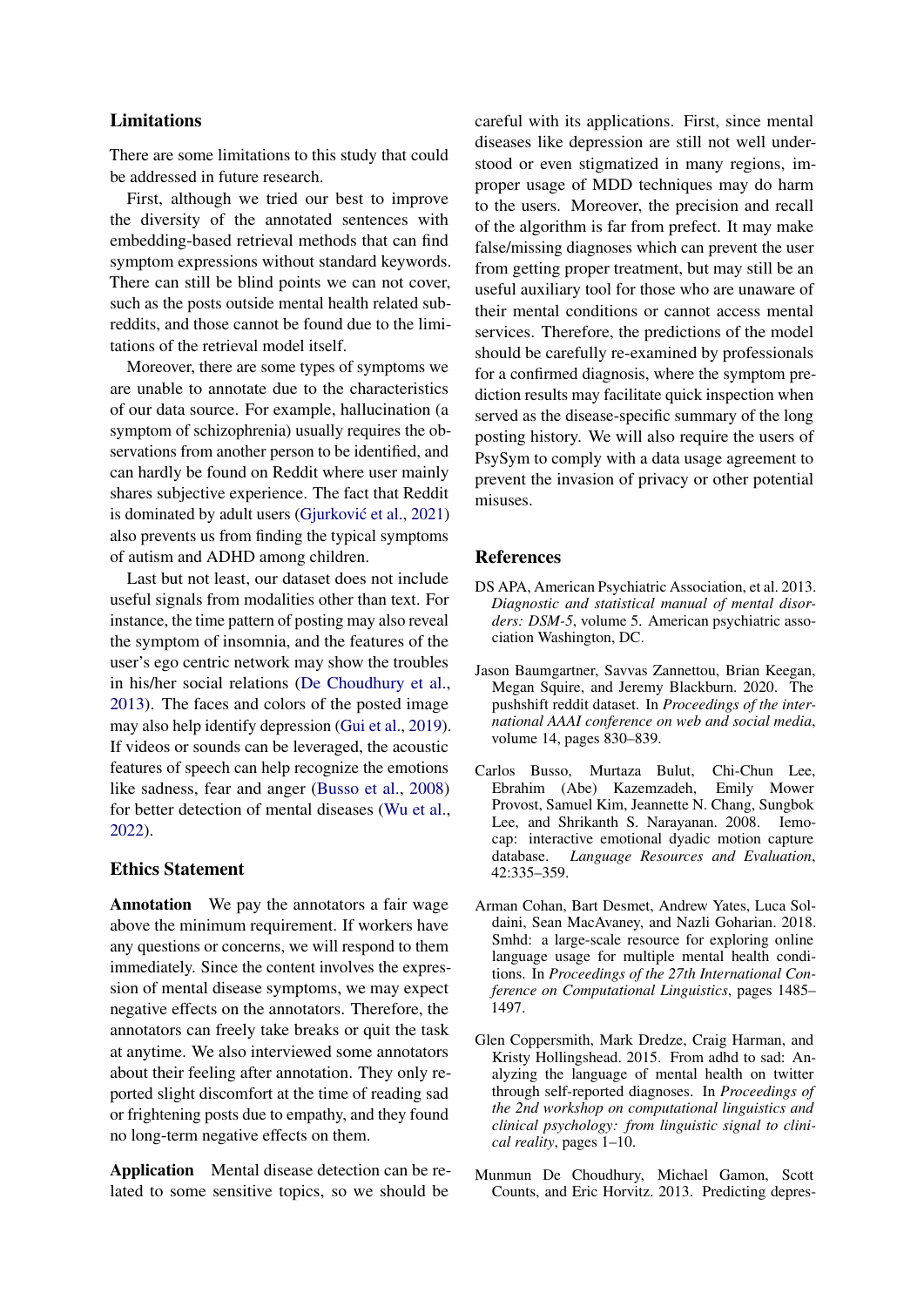sion via social media. In *Seventh international AAAI conference on weblogs and social media*.

- <span id="page-9-5"></span>Jacob Devlin, Ming-Wei Chang, Kenton Lee, and Kristina Toutanova. 2018. Bert: Pre-training of deep bidirectional transformers for language understanding. *arXiv preprint arXiv:1810.04805*.
- <span id="page-9-18"></span>Sindhu Kiranmai Ernala, Michael L Birnbaum, Kristin A Candan, Asra F Rizvi, William A Sterling, John M Kane, and Munmun De Choudhury. 2019. Methodological gaps in predicting mental health states from social media: triangulating diagnostic signals. In *Proceedings of the 2019 chi conference on human factors in computing systems*.
- <span id="page-9-13"></span>Eduardo Fonseca, Shawn Hershey, Manoj Plakal, Daniel PW Ellis, Aren Jansen, and R Channing Moore. 2020. Addressing missing labels in largescale sound event recognition using a teacherstudent framework with loss masking. *IEEE Signal Processing Letters*, 27:1235–1239.
- <span id="page-9-19"></span>Matej Gjurković, Mladen Karan, Iva Vukojević, Mihaela Bošnjak, and Jan Šnajder. 2021. Pandora talks: Personality and demographics on reddit. In *Proceedings of the Ninth International Workshop on Natural Language Processing for Social Media*, pages 138– 152.
- <span id="page-9-9"></span>Tao Gui, Liang Zhu, Qi Zhang, Minlong Peng, Xu Zhou, Keyu Ding, and Zhigang Chen. 2019. Cooperative multimodal approach to depression detection in twitter. In *Proc. of AAAI*.
- <span id="page-9-14"></span>Siddharth Gururani and Alexander Lerch. 2021. Semisupervised audio classification with partially labeled data. In *2021 IEEE International Symposium on Multimedia (ISM)*, pages 111–114. IEEE.
- <span id="page-9-1"></span>Keith Harrigian, Carlos Aguirre, and Mark Dredze. 2020. Do models of mental health based on social media data generalize? In *Proc. of EMNLP*.
- <span id="page-9-17"></span>Shaoxiong Ji, Tianlin Zhang, Luna Ansari, Jie Fu, Prayag Tiwari, and Erik Cambria. 2021. Mentalbert: Publicly available pretrained language models for mental healthcare. *arXiv preprint arXiv:2110.15621*.
- <span id="page-9-10"></span>Christian Karmen, Robert C Hsiung, and Thomas Wetter. 2015. Screening internet forum participants for depression symptoms by assembling and enhancing multiple nlp methods. *Computer methods and programs in biomedicine*, 120(1):27–36.
- <span id="page-9-2"></span>Andrew Lee, Jonathan K Kummerfeld, Larry An, and Rada Mihalcea. 2021. Micromodels for efficient, explainable, and reusable systems: A case study on mental health. In *Findings of the Association for Computational Linguistics: EMNLP 2021*, pages 4257–4272.
- <span id="page-9-20"></span>Jure Leskovec, Anand Rajaraman, and Jeffrey David Ullman. 2020. *Mining of massive data sets*. Cambridge university press.
- <span id="page-9-12"></span>David E Losada and Fabio Crestani. 2016. A test collection for research on depression and language use. In *International Conference of the Cross-Language Evaluation Forum for European Languages*.
- <span id="page-9-16"></span>Johannes Mario Meissner, Napat Thumwanit, Saku Sugawara, and Akiko Aizawa. 2021. Embracing ambiguity: Shifting the training target of nli models. In *Proceedings of the 59th Annual Meeting of the Association for Computational Linguistics and the 11th International Joint Conference on Natural Language Processing (Volume 2: Short Papers)*, pages 862–869.
- <span id="page-9-11"></span>Danielle Mowery, Hilary Smith, Tyler Cheney, Greg Stoddard, Glen Coppersmith, Craig Bryan, and Mike Conway. 2017. Understanding depressive symptoms and psychosocial stressors on twitter: a corpus-based study. *Journal of medical Internet research*.
- <span id="page-9-21"></span>Mark Neumann, Daniel King, Iz Beltagy, and Waleed Ammar. 2019. Scispacy: Fast and robust models for biomedical natural language processing. In *Proceedings of the 18th BioNLP Workshop and Shared Task*, pages 319–327.
- <span id="page-9-3"></span>Thong Nguyen, Andrew Yates, Ayah Zirikly, Bart Desmet, and Arman Cohan. 2022. Improving the generalizability of depression detection by leveraging clinical questionnaires. *arXiv preprint arXiv:2204.10432*.
- <span id="page-9-15"></span>Yixin Nie, Xiang Zhou, and Mohit Bansal. 2020. What can we learn from collective human opinions on natural language inference data? In *Proceedings of the 2020 Conference on Empirical Methods in Natural Language Processing (EMNLP)*, pages 9131–9143.
- <span id="page-9-0"></span>NIMH. 2022. Nimh » mental illness. [https:](https://www.nimh.nih.gov/health/statistics/mental-illness) [//www.nimh.nih.gov/health/statistics/](https://www.nimh.nih.gov/health/statistics/mental-illness) [mental-illness](https://www.nimh.nih.gov/health/statistics/mental-illness), Last accessed on 2022-05-13.
- <span id="page-9-6"></span>James W Pennebaker, Martha E Francis, and Roger J Booth. 2001. Linguistic inquiry and word count: Liwc 2001. *Mahway: Lawrence Erlbaum Associates*.
- <span id="page-9-4"></span>Nils Reimers and Iryna Gurevych. 2019. Sentencebert: Sentence embeddings using siamese bertnetworks. In *Proc. of EMNLP*.
- <span id="page-9-8"></span>Ivan Sekulic and Michael Strube. 2019. Adapting deep ´ learning methods for mental health prediction on social media. In *Proceedings of the 5th Workshop on Noisy User-generated Text (W-NUT 2019)*, pages 322–327.
- <span id="page-9-7"></span>Guangyao Shen, Jia Jia, Liqiang Nie, Fuli Feng, Cunjun Zhang, Tianrui Hu, Tat-Seng Chua, and Wenwu Zhu. 2017. Depression detection via harvesting social media: A multimodal dictionary learning solution. In *Proc. of IJCAI*.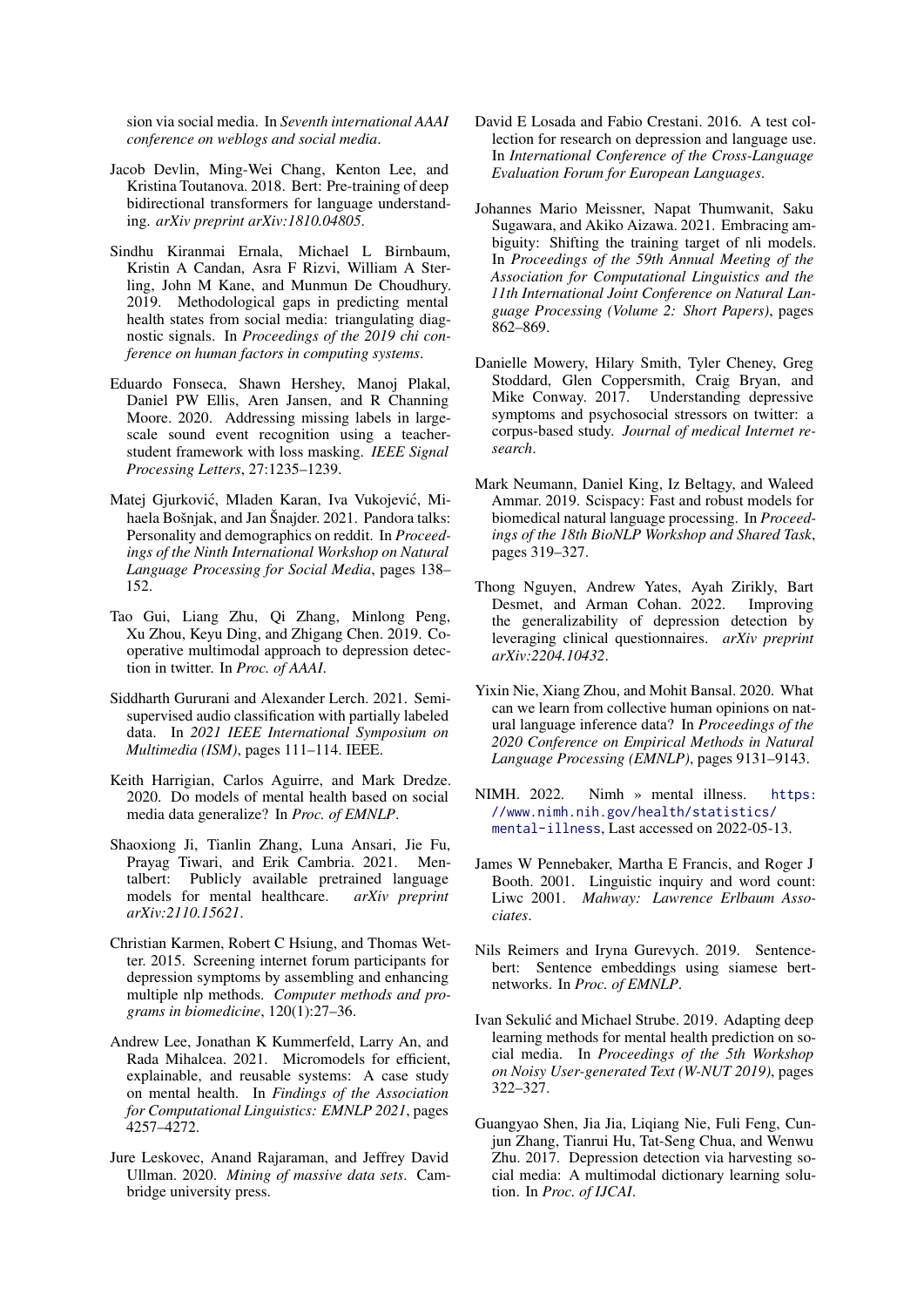- <span id="page-10-3"></span>Marcel Trotzek, Sven Koitka, and Christoph M Friedrich. 2018. Utilizing neural networks and linguistic metadata for early detection of depression indications in text sequences. *IEEE Transactions on Knowledge and Data Engineering*.
- <span id="page-10-0"></span>UN. 2020. Secretary-general's message on world mental health day.
- <span id="page-10-5"></span>JT Wolohan, Misato Hiraga, Atreyee Mukherjee, Zeeshan Ali Sayyed, and Matthew Millard. 2018. Detecting linguistic traces of depression in topicrestricted text: Attending to self-stigmatized depression with nlp. In *Proceedings of the First International Workshop on Language Cognition and Computational Models*.
- <span id="page-10-7"></span>Wen Wu, Mengyue Wu, and Kai Yu. 2022. Climate and weather: Inspecting depression detection via emotion recognition. In *ICASSP 2022-2022 IEEE International Conference on Acoustics, Speech and Signal Processing (ICASSP)*, pages 6262–6266. IEEE.
- <span id="page-10-2"></span>Shweta Yadav, Jainish Chauhan, Joy Prakash Sain, Krishnaprasad Thirunarayan, Amit Sheth, and Jeremiah Schumm. 2020. Identifying depressive symptoms from tweets: Figurative language enabled multitask learning framework. In *Proceedings of the 28th International Conference on Computational Linguistics*, pages 696–709.
- <span id="page-10-4"></span>Andrew Yates, Arman Cohan, and Nazli Goharian. 2017. Depression and self-harm risk assessment in online forums. In *Proc. of EMNLP*.
- <span id="page-10-1"></span>Zhiling Zhang, Siyuan Chen, Mengyue Wu, and Kenny Q Zhu. 2022. Psychiatric scale guided risky post screening for early detection of depression. *arXiv preprint arXiv:2205.09497*.

## A Data Construction Details

## <span id="page-10-6"></span>A.1 Candidate Selection Algorithm

Previous attempts to establish symptom annotation dataset [\(Mowery et al.,](#page-9-11) [2017\)](#page-9-11) have shown that the distribution of different symptoms can be highly unbalanced, with many classes having too few positive samples to train a plausible classifier. On the other hand, we found in our preliminary annotations that it's hard to achieve high agreement on atypical expressions of symptoms. Therefore, to encourage a more balanced symptom distribution, while retrieving the most typical symptom posts for high annotation agreement, we designed a priority queue based algorithm for the selection of candidate posts with embedding similarity ([§3.2\)](#page-2-3):

1. For the annotation of a disease  $d$ , we set up a queue with max capacity of 300 sentences for each symptom of d

- 2. For each sentence  $x$  in  $d$ 's related subreddits, and each symptom  $s$  of  $d$ , we estimate the  $x$ 's relevance to s with its max similarity with all sub-symptoms of  $s$ . We add  $x$  into the queue of s, if it is not full, or  $x$ 's relevance is larger than the minimum one in s
- 3. We aggregate the sentences from all queues, and perform deduplication with MinHash and Local Sensitive Hashing (LSH) [\(Leskovec](#page-9-20) [et al.,](#page-9-20) [2020\)](#page-9-20) to eliminate identical or similar sentences. The remaining posts will be used as the annotation candidates for d.

Since we only use sentences with the highest estimated relevance to symptoms, the selected posts tend to show more typical symptom expressions. The equal size of each symptom queue can further alleviate the class imbalance problem (see class distribution in Table [7\)](#page-12-2) (but not totally eliminate it, because of the error of relevance approximation, the potential overlapping between queues and the inherent unbalanced distribution with in the original posts.)

#### A.2 Status Annotation

Initially, the symptom status is annotated on the basis of each symptom in a sentence. The reason is that a sentence can express multiple symptoms with different status. For example, in "I don't have insomnia any more, but I'm still depressed.", the status of the previous symptom is negative while that of the latter is positive. However, after annotation, we find that the negative status annotation for each symptom is scarce. We then consider merging all symptom-level status into sentence-level. The motivation are two-folds. First, we observed that most sentences with negative status share similar characteristics like having negation words or being a question. Moreover, we found that the conflicts between status annotations of different symptoms in the same sentence is rare, accounting for only 2.8% of the sentences. We thus set the sentencelevel status as negative if there is any negative status annotation in its relevant symptoms. If not specified, the PsySym discussed in this paper refers to the version with sentence-level status labels.

## A.3 Quality Control

Score Calculation One core component of our quality control measures is the annotation quality score. Given the annotations and references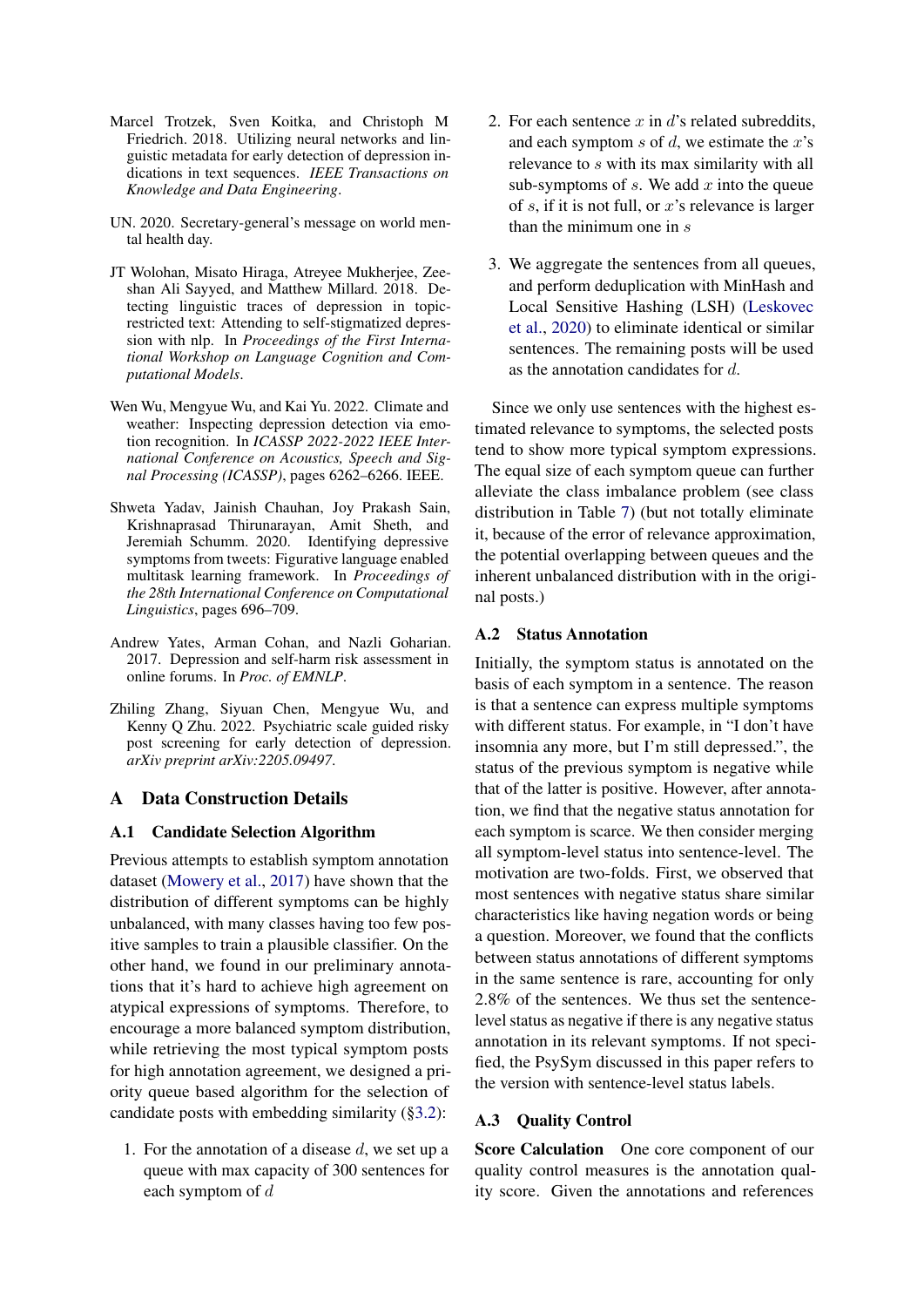<span id="page-11-0"></span>

Figure 4: Screenshot of the annotation interface.

<span id="page-11-1"></span>

| Disease                 | # of sentences |
|-------------------------|----------------|
| <b>ADHD</b>             | 528            |
| Anxiety                 | 2822           |
| <b>Bipolar Disorder</b> | 1131           |
| Depression              | 1433           |
| <b>Eating Disorder</b>  | 907            |
| OCD                     | 449            |
| <b>PTSD</b>             | 1284           |

Table 6: Annotated number of sentences for each disease.

(judgment from the authors), the quality score is calculated as the symptom-level  $F_\beta$  score between them. The  $\beta$  is set to 2 to put more emphasis on recall.

The score is used in several phases of the annotation [3.3.](#page-3-2) In *Screening Tests*, the annotators need to achieve above 75 score to be qualified to conduct further annotation. We will also calculate the score in *Sampling Inspection*, and reject all annotations in the checking batch if the score is below 60. To

motivate accurate annotation, the volunteers will be rewarded with higher subsidy for high scores achieved according to our inspection.

Annotation Interface The annotation interface is a customized webpage with many designs to promote efficient and accurate annotations. First, the annotator will be enter a disease description page, where all symptoms and their descriptions are shown for annotators to get familiar with. They will then enter the annotation page (Figure [4\)](#page-11-0). All symptom names are shown in list below the sentence to annotate. Annotators can click on the question mark beside the symptom to expand its descriptions, which can serve as a quick reminder. We will also make a symptom bold, if the sentence hit any keywords in the symptom descriptions, which can help the annotators quickly focus on likely classes, and also prevent them from missing annotations in case the annotators are unaware of some items in the symptom descriptions.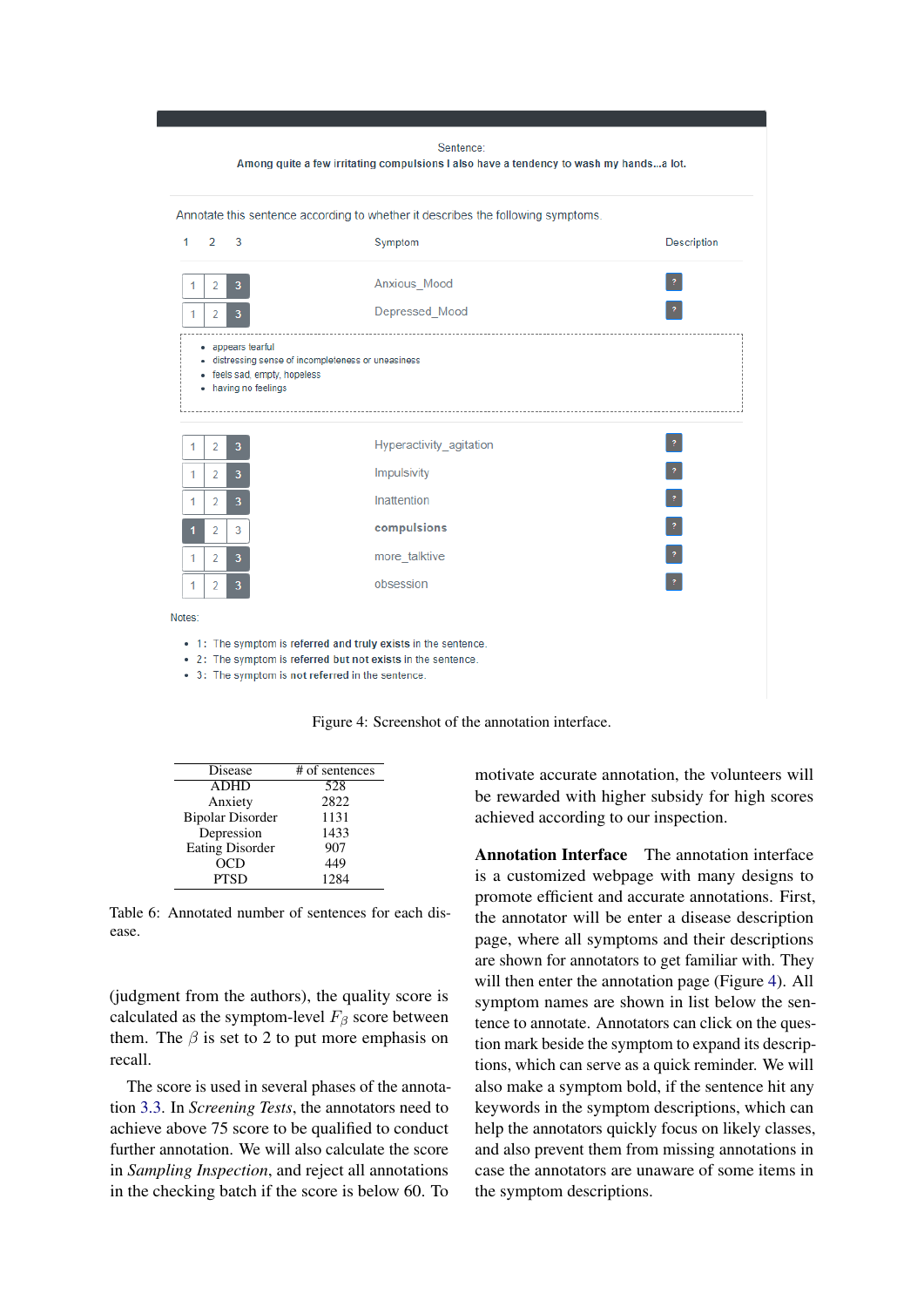<span id="page-12-2"></span>

| Symptom                             | #Positive<br>$\kappa$ |       |
|-------------------------------------|-----------------------|-------|
| <b>Anxious Mood</b>                 | 1790                  | 0.736 |
| Autonomic symptoms                  | 571                   | 0.786 |
| Cardiovascular symptoms             | 506                   | 0.937 |
| Catatonic behavior                  | 231                   | 0.668 |
| Decreased energy tiredness fatigue  | 250                   | 0.728 |
| Depressed Mood                      | 846                   | 0.637 |
| Gastrointestinal symptoms           | 340                   | 0.943 |
| Genitourinary symptoms              | 260                   | 0.951 |
| Hyperactivity agitation             | 277                   | 0.603 |
| Impulsivity                         | 157                   | 0.776 |
| Inattention                         | 401                   | 0.801 |
| Indecisiveness                      | 151                   | 0.779 |
| Respiratory symptoms                | 464                   | 0.916 |
| Suicidal ideas                      | 287                   | 0.915 |
| Worthlessness and guilty            | 291                   | 0.614 |
| avoidance of stimuli                | 78                    | 0.495 |
| compensatory behaviors to prevent   | 423                   | 0.869 |
| weight gain                         |                       |       |
| compulsions                         | 168                   | 0.767 |
| diminished emotional expression     | 179                   | 0.547 |
| do things easily get painful conse- | 316                   | 0.804 |
| quences                             |                       |       |
| drastical shift in mood and energy  | 425                   | 0.889 |
| fear about social situations        | 415                   | 0.938 |
| fear of gaining weight              | 257                   | 0.747 |
| fears of being negatively evaluated | 127                   | 0.606 |
| flight of ideas                     | 237                   | 0.810 |
| intrusion symptoms                  | 260                   | 0.720 |
| loss of interest or motivation      | 181                   | 0.676 |
| more talktive                       | 165                   | 0.647 |
| obsession                           | 433                   | 0.748 |
| panic fear                          | 419                   | 0.808 |
| pessimism                           | 332                   | 0.707 |
| poor memory                         | 264                   | 0.854 |
| sleep disturbance                   | 320                   | 0.852 |
| somatic muscle                      | 428                   | 0.879 |
| somatic symptoms others             | 347                   | 0.723 |
| somatic symptoms sensory            | 258                   | 0.777 |
| weight and appetite change          | 486                   | 0.794 |
| Anger Irritability                  | 427                   | 0.841 |

Table 7: Number of positive samples (multiple annotations of a sentence aggregated) and Fleiss's  $\kappa$  of symptoms

## <span id="page-12-0"></span>A.4 Detailed Data Statistics

We show the number of annotated sentences for each disease in Table [6,](#page-11-1) where diseases with more symptoms will have more annotations. We also show the number of annotations and the interannotator agreement by each symptom in Table [7.](#page-12-2) It can be seen that almost all symptom classes received reasonable amount of annotations, and have high agreement, indicating the effectiveness of proposed annotation framework to guarantee the quality of PsySym.

For the disease detection dataset ([§3.5\)](#page-4-1), we also provide the number of users suffering from each disease in Table [8.](#page-12-3) The distribution of the 9 diseases are similar to SMHD [\(Cohan et al.,](#page-8-1) [2018\)](#page-8-1).

<span id="page-12-3"></span>

| Disease                 | # Users |
|-------------------------|---------|
| Depression              | 3105    |
| Anxiety                 | 2239    |
| Autism                  | 716     |
| <b>ADHD</b>             | 2374    |
| <b>Bipolar Disorder</b> | 1366    |
| OCD                     | 753     |
| <b>PTSD</b>             | 391     |
| Schizophrenia           | 345     |
| <b>Eating Disorder</b>  | 138     |

Table 8: Number of users suffering from each disease in the disease detection dataset.

## <span id="page-12-1"></span>B Detailed Experimental Settings

For all models, we empirically set hyperparameters following existing implementations and previous works without fine-tuning them for optimized performance. Specifically, we use a learning rate (lr) of 3e-4, max sequence length of 64 for BERT and MBERT models used for symptom relevance judgment and status inference. For the CNN model used in mental disease detection, the structure is identical to that of [Nguyen et al.](#page-9-3) [\(2022\)](#page-9-3), the lr is 0.01 when using symptom features only and 0.003 when using BERT embeddings or the combined features. The posting list will be truncated to preserve the earliest 256 posts at most. We also employ early-stopping with a patience of 4 epochs according to validation performance to prevent overfitting. For efficiency of inference on the MDD dataset with large amount of posts, we use bert-tiny [5](#page-12-4) models trained on PsySym to extract the symptom and status features, whose performance is close to the best performing MBERT model (AUC=98.80, F1=62.28 for relevance judgement with control posts and MAE=0.1509 for status inference). For the multi-task learning of multiple symptoms, the losses of each classes are the simple arithmetic mean of them without weighting.

For each post, we conduct several preprocessing steps. First, they are split into sentences with blingfire<sup>[6](#page-12-5)</sup>. We will then eliminate sentences like "[Removed]". We also use regular expressions to detect the hyperlink format like "[anchor text](web url)", and transform it into only anchor text.

### C Detailed Disease Detection Results

We show the MDD performance of different methods on disease level in Table [9.](#page-13-1) It can be seen that the proposed symptom-based methods perform

<span id="page-12-4"></span><sup>5</sup> <https://huggingface.co/prajjwal1/bert-tiny>

<span id="page-12-5"></span><sup>6</sup> <https://github.com/microsoft/BlingFire>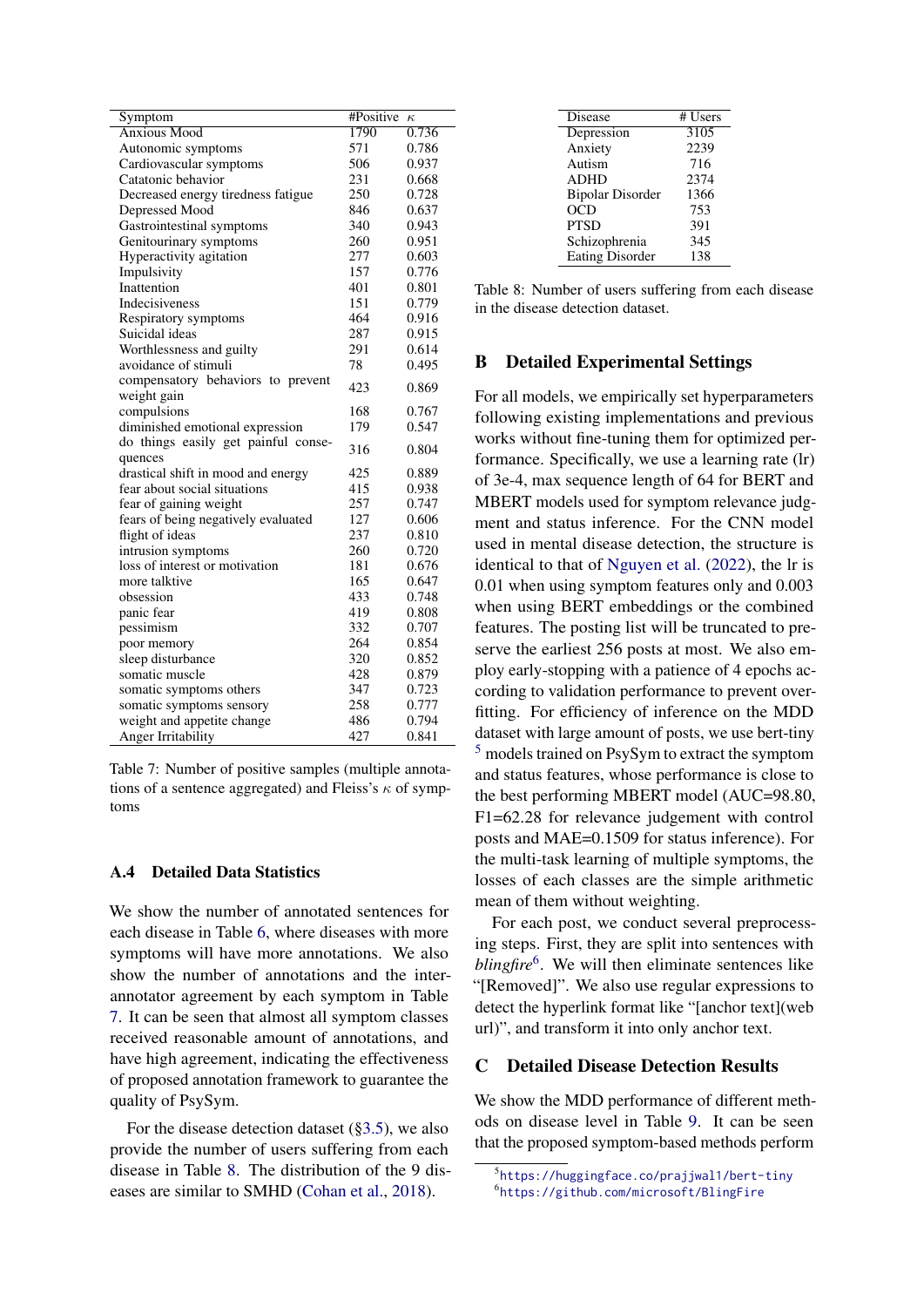<span id="page-13-1"></span>

| Disease                 | TF-IDF | <b>BERT</b> | Symp  | Symp (Reweighting) |
|-------------------------|--------|-------------|-------|--------------------|
| Depression              | 68.95  | 71.58       | 66.67 | 69.88              |
| Anxiety                 | 66.48  | 71.08       | 71.82 | 71.39              |
| <b>ADHD</b>             | 59.55  | 60.05       | 60.14 | 60.45              |
| <b>Bipolar Disorder</b> | 66.67  | 43.56       | 67.76 | 68.82              |
| <b>OCD</b>              | 26.09  | 44.83       | 48.33 | 56.52              |
| <b>PTSD</b>             | 30.43  | 27.45       | 48.48 | 45.9               |
| <b>Eating Disorder</b>  | 11.11  | 37.04       | 52.17 | 46.15              |
| Autism                  | 30.23  | 49.59       | 35.64 | 37.04              |
| Schizophrenia           | 34.04  | 57.97       | 48.15 | 57.63              |
| Mean (7 Diseases)       | 47.04  | 50.80       | 59.34 | 59.87              |
| Mean (9 Diseases)       | 43.73  | 51.46       | 55.46 | 57.09              |

Table 9: MDD results by disease. We distinguish the 7 disease types included in PsySym (upper) and the remaining two (lower), and calculate the average performance with 7 and 9 diseases.

slightly worse than BERT on the 2 diseases not included in PsySym, which is reasonable. When comparing only the 7 PsySym diseases the advantage of Symp over BERT is even more significant, which further demonstrate the strength of the proposed method. We also observe a more significant improvement on diseases with fewer positive samples like OCD, PTSD and Eating Disorder, suggesting the usefulness of symptom knowledge for the MDD in low-resource scenarios.

## <span id="page-13-0"></span>D Evaluation of Candidate Retrieval Strategy

In this section, we show the benefits of the proposed embedding-based candidate retrieval strategy with quantitative experimental results, compared with the keyword/pattern matching methods commonly used in previous works [\(Mowery et al.,](#page-9-11) [2017;](#page-9-11) [Yadav et al.,](#page-10-2) [2020\)](#page-10-2). Specifically, we test the effectiveness of different strategies in retrieving the positive samples among all annotated sentences of PsySym, and report the average *precision* and *recall* across 38 symptoms. A low *recall* would harm the diversity of the annotated corpus, as we would be unable to annotated on sentences supposed to be symptom relevant, while a low *precision* will lead to low annotation efficiency, since we will have to read through more posts in order to find those actually convey the symptom.

The compared methods are:

MeSH The Medical Subject Headings (MeSH) thesaurus is a large-scale vocabulary of medical terms produced by National Library of Medicine

 $(NLM)^7$  $(NLM)^7$ . We use the entity linker in scispacy [\(Neu](#page-9-21)[mann et al.,](#page-9-21) [2019\)](#page-9-21) to detect all MeSH terms (with alias) related to somatic symptoms and mental status in the sentence $8$ , and sentence with any single matched term will be retrieved. We tried to estimate its recall upper bound by greedily including all symptom terms so that some of them may be beyond the scope of mental health, and we thus don't report its precision.

LIWC (negemo) Linguistic Inquiry and Word Count (LIWC) [\(Pennebaker et al.,](#page-9-6) [2001\)](#page-9-6) is a categorized vocabulary that can provide useful dimensions to analyze a person's thoughts, feelings, personality from language use. It has been shown in many works that some dimensions of LIWC are closely related to mental disorders [Shen et al.](#page-9-7) [\(2017\)](#page-9-7); [Cohan et al.](#page-8-1) [\(2018\)](#page-8-1), especially the Negative Emotion (negemo) words that include sadness, anxiety and anger related words, which are also symptoms in our KG. To leverage LIWC (negemo), we simply retrieve all sentences that contain any single negative emotion words.

**SBERT** This is our proposed method for candidate retrieval ([§3.2\)](#page-2-3), which leverages embedding similarity instead of keyword matching used in the previous two methods. We study two variants of this method. SBERT (manual only) is our first attempt that only uses the symptom description collected from DSM-5 and clinical questionnaires. SBERT (manual+post) additionally incorporates representative posts of a symptom for some symp-

<span id="page-13-3"></span><span id="page-13-2"></span><sup>7</sup> <https://www.nlm.nih.gov/mesh/meshhome.html>

<sup>8</sup> Specifically, we detect terms under the class of Signs and Symptoms [C23.888], Emotions [F01.470] or Behavioral Symptoms [F01.145.126]